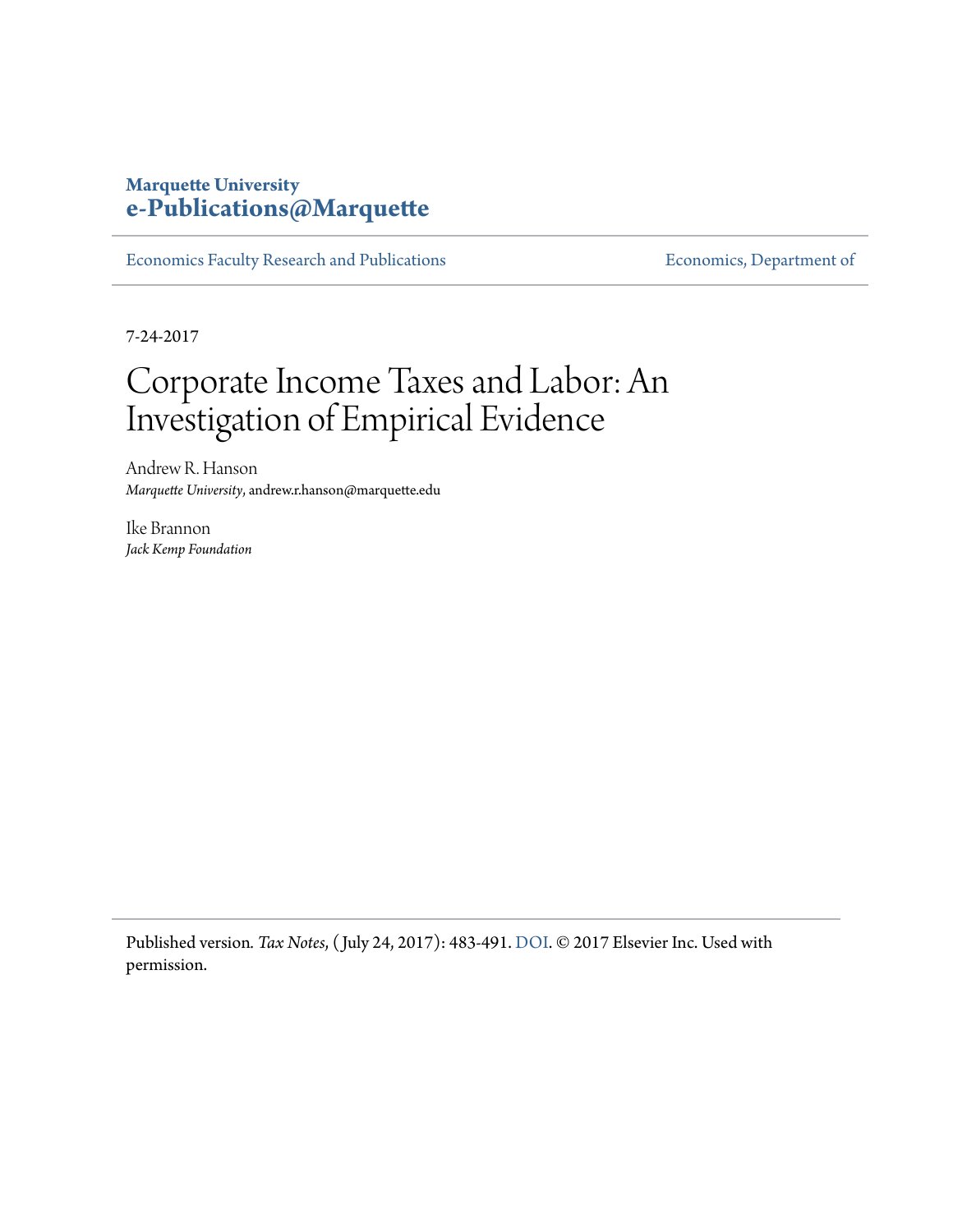# SPECIAL REPORT

tax notes®

 $^{\circ}$ 

# **Corporate Income Taxes and Labor: Investigating Empirical Evidence**

**by Andrew Hanson and Ike Brannon**



Andrew Hanson is an associate professor of economics at Marquette University, and Ike Brannon is president of Capital Policy Analytics and a visiting senior fellow at the Cato Institute.

Ike Brannon

In this report, Hanson and Brannon examine the empirical literature on the effect of corporate income

taxes on labor, arguing that corporate tax reform would boost employment.

### **Table of Contents**

| $\mathbf{I}$ . | Executive Summary483                      |
|----------------|-------------------------------------------|
| H.             | Introduction 484                          |
| Ш.             | Conceptual Framework 485                  |
|                | A. Incidence of the Corporate Income      |
|                |                                           |
|                |                                           |
| IV.            | Empirical Evidence 485                    |
|                | A. U.S. Evidence at the Federal Level 486 |
|                | B. Evidence From U.S. States 486          |
|                | C. International Evidence 488             |

### **I. Executive Summary**

With the highest top marginal corporate tax rate among OECD nations and the third highest in the world at 35 percent, it is not surprising that policymakers have long evinced a desire to lower the U.S. federal corporate income tax rate. Doing so would have implications for a wide range of outcomes — from federal revenue to foreign

direct investment — but the effects of such a change on the labor market are less understood.

Despite high corporate income tax rates, the United States collects relatively little revenue from the corporate income  $tax - slightly$  more than \$300 billion in 2016, which amounts to about 10 percent of all federal receipts. High corporate income tax rates are cause for concern, as they deter multinationals from locating investment in the United States and reduce the amount of capital formation in the country, which affects employment and wages.

Economists establish the effect of the corporate income tax on employment and wages by using a wide range of methods, including international, national, and state-level comparisons. The key to any empirical work is attempting to disentangle the effects of the corporate income tax from other factors that may be correlated with both the corporate tax and labor outcomes. We find estimates that use a treatment and comparison set up within the framework of the vast array of state-level corporate tax changes to be the most effective way to establish a clear link between corporate taxes and labor outcomes. Other work that relies on only federal changes is complicated by the many national factors that also change with time.

In general, empirical work with the strongest results, that controls for factors of influence outside corporate income taxes, generally suggests an elasticity of employment regarding the corporate income tax rate of between -0.2 and -0.4, with a wage-income elasticity near -0.5. In the context of recent tax reform discussions that propose a rate reduction of 10 to 20 percentage points, that would imply long-run employment gains between 6 and 22 percent and wage increases between 15 and 28 percent.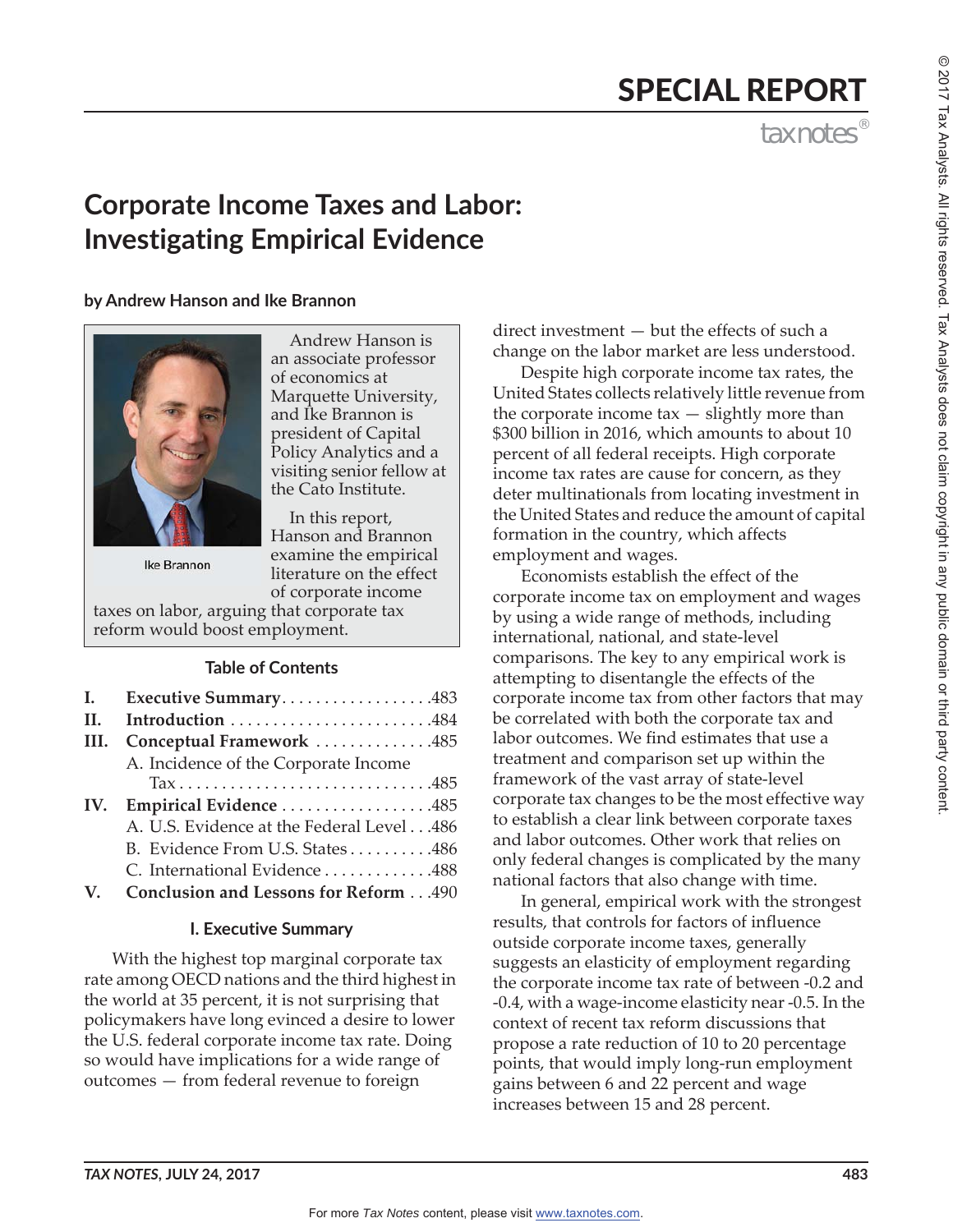In terms of applicability to potential federal changes to the corporate income tax, there are some caveats to consider. First, all empirical estimates are necessarily from a different time and place, compared with when and where a new policy will be implemented. Second, the United States has a different baseline than other countries that change corporate tax policy. Third, it is unclear how other countries, U.S. state government policy, and our own Federal Reserve might react to federal corporate tax policy changes. Finally, the state-level estimates we cite are all in the context of existing federal policy, and these differences pale in comparison with many international business climate differences. Although there is some uncertainty about how well existing empirical estimates would translate to any federal corporate income tax reduction, we find the notion that corporate tax reform would boost employment and wages to be a strong result.

#### **II. Introduction**

The United States has the highest top marginal corporate income tax rate among the OECD members at 35 percent (38.9 percent when combined with subnational taxes).<sup>1</sup> The U.S. corporate tax rate is the highest among the OECD group and the third highest rate in the world, surpassed only by Puerto Rico and the United Arab Emirates.<sup>2</sup> Meanwhile, corporate income tax rates have been declining around the world for the last two decades; the average corporate income tax rate in the OECD has fallen from 30 percent in 2003 to 22.5 percent in  $2016$ .

Despite high corporate income tax rates, the United States collects relatively little revenue from the corporate income  $tax - slightly$  more than \$300 billion in 2016, which amounts to about 10 percent of all federal receipts.<sup>4</sup> High corporate income tax rates are cause for concern; high rates deter multinationals from locating investment in the United States and, more generally, reduce the amount of capital formation in the country. Lowering corporate tax rates is cited as a top policy priority by multinational corporations over changing other aspects of the tax code.<sup>5</sup>

More generally, the contrast between the high rates and low income illustrates a basic problem with taxing corporation income: It is an incredibly distorting tax. Companies go to great lengths to reduce or eliminate tax liability, and despite the best intentions of Congress or the White House, it can be difficult or impossible — from both a political and a practical perspective — to reduce or eliminate such behavior.

However, the tax treatment of corporations may also have implications that extend beyond the boardroom to affect the U.S. labor force. There is a growing empirical literature on the effect of corporate income taxes on employment and income. Empirical estimates, rather than theoretical models that abstract from many of the realities of the U.S. and world economy, offer the best hope of understanding how changes to the current federal corporation income tax may affect workers. Empirical estimates in the existing literature come with a unique set of challenges including methodological issues, data applicability, and the geographic area analyzed that do not make them perfectly applicable to recent tax reform discussions without some caveats.

In general, empirical work with the strongest results — that best control for other factors of influence — estimates an elasticity of employment regarding the corporate income tax rate of between -0.2 and -0.4, with a wage-income elasticity near -0.5. In terms of prediction, These elasticities imply that a 10 percent decrease in the corporate tax rate would lead to a 2 percent to 4 percent increase in employment and a 5 percent

gain in wages.<br>  $\overline{C}^1$ OECD, "Corporate and Capital Income Taxes," at Table II.1 (2017).

<sup>&</sup>lt;sup>2</sup>Kyle Pomerleau and Emily Potosky, "Corporate Income Tax Rates Around the World, 2016," The Tax Foundation Fiscal Fact No. 525 (2016).

<sup>3</sup> *Id.*

<sup>4</sup> Office of Management and Budget Historical Tables,

<sup>&</sup>quot;Percentage Composition of Receipts by Source: 1934-2021," at Table 2.2 (corporate taxes averaged 10.1 percent of federal receipts between 2000 and 2015).

<sup>&</sup>lt;sup>5</sup> Tom Neubig, "Where's the Applause? Why Most Corporations Prefer a Lower Rate?" *Tax Notes*, Apr. 24, 2006, p. 483.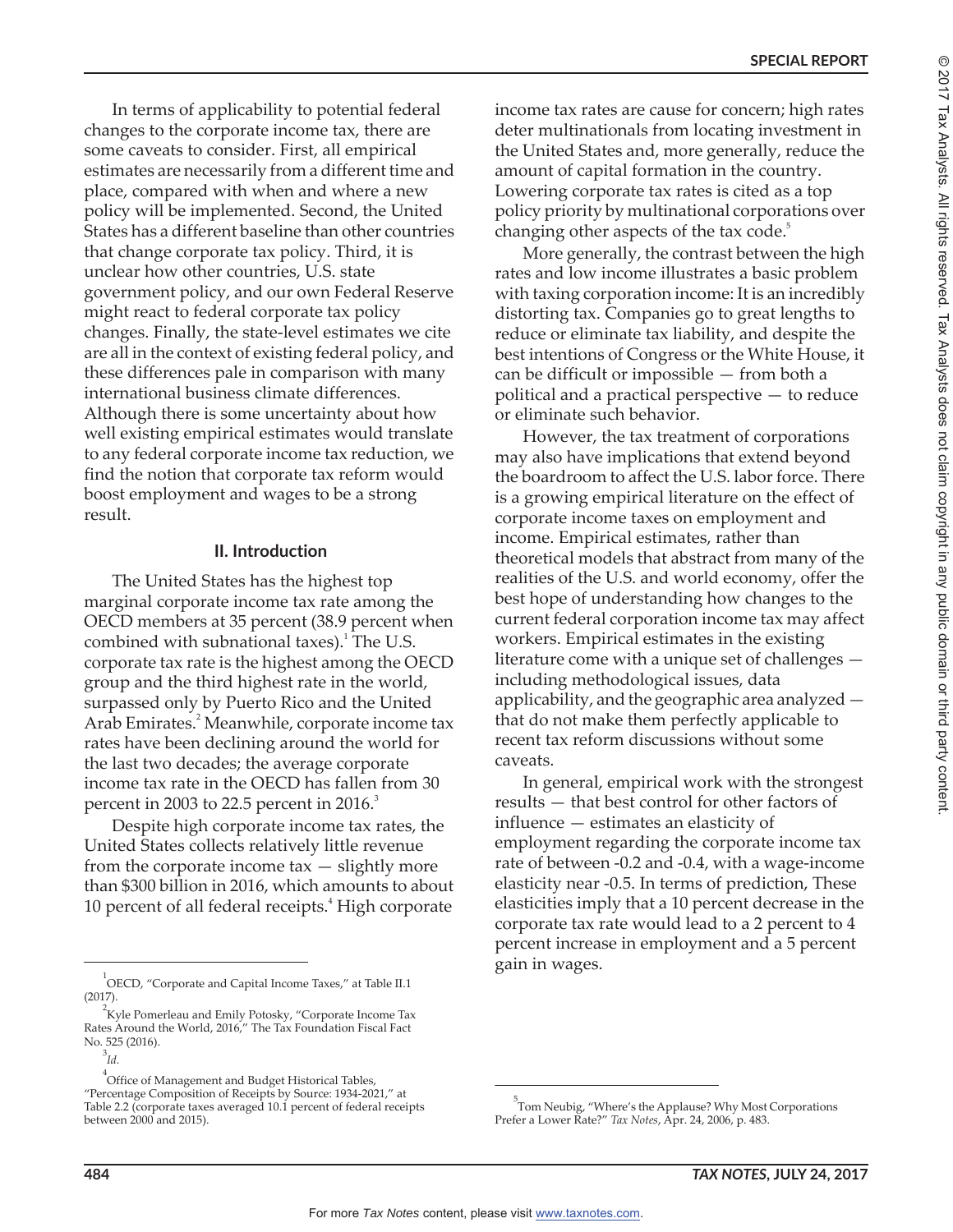# **III. Conceptual Framework**

The economic effects of the corporate income tax are wide-ranging. Because the corporate income tax is essentially a tax on profits, it affects all decisions regarding how corporations earn a profit. While this report considers how it affects employment and wages, the corporate income tax also affects where companies locate, the amount of capital investment, where to locate that investment, and various other decisions.

# **A. Incidence of the Corporate Income Tax**

There is a long literature that examines the incidence of corporate taxes, with implications for employment (and wages). "Incidence" refers to which entity bears the burden of the tax after considering the cumulative effects the tax may have on various prices and corporate behavior. The entity that writes the check does not necessarily pay the tax, economics has long taught us.

For example, when corporate taxes increase, we would say that workers effectively pay the incremental tax if we observed that wages and employment decline as a result. Alan J. Auerbach<sup>®</sup> offers an extensive review of corporate tax incidence, focusing on how theoretical models explain the incidence of the corporate tax and how different variations of these models can imply something different about who ultimately pays for the corporate tax. Auerbach points out that if a corporate income tax causes the capital-labor ratio to decline, it would result in falling wages and workers bearing the burden of the tax.

Mihir A. Desai, C. Fritz Foley, and James R. Hines<sup>7</sup> offer a lucid explanation of how corporate income taxes may in theory adversely affect workers in both a closed and open economy. In a closed economy model, which probably doesn't represent the United States well, Desai, Foley, and Hines point out that taxes on corporate income raise the cost of production done by corporations.

However, not all production is done through corporations — the high corporate tax rates have begotten a large number of partnerships, sole proprietorships, S corporations, and other passthrough entities  $-$  so the corporate tax may induce production to shift to the noncorporate sector. If the ratio of capital to labor is higher in the noncorporate sector, resources flowing into the noncorporate sector will raise the demand for capital in turn, which could conceivably raise the after-tax return on capital enough to induce substitution away from labor and toward capital. The result would be that workers bear the burden of the corporate income tax.<sup>8</sup>

Desai aver that in an open economy, which may be a better representation of the United States, corporate taxes may be even more likely to be paid for by workers. Their intuition is that if capital is mobile across international borders, then the after-tax return to capital must be the same across the economies of the world in equilibrium (presuming that capital flows to the highest after-tax return destination). If this is true, corporate income taxes discourage investment in a country. Also, because the after-tax return to capital must equalize across countries, inputs that are immobile (or less mobile) will bear the burden of the corporate income tax. Labor, or other less mobile factors of production, would therefore pay for the corporate income tax via lower wages.

# **IV. Empirical Evidence**

The intuition in Desai, Foley, and Hines, comes from a long line of theoretical work on the corporate income tax. Economists have traditionally used dynamic, general equilibrium, theoretical models of the U.S. economy to study how corporate taxes affect employment and wages. The problem with these models is that they may miss important aspects of the real economy that are relevant to the relationship between corporate taxes and outcomes for workers. More recently, the availability of data and advances in econometric techniques have allowed for an empirical investigation into how 6

 $\odot$ 

 $^{6}$ Alan J. Auerbach, "Who Bears the Corporate Tax? A Review of What We Know," in 20 *Tax Pol'y and the Econ.* (2006).

 $^7$ Desai, Foley, and Hines, "Labor and Capital Shares of the Corporate Tax Burden: International Evidence," unpublished manuscript prepared for presentation at the International Tax Policy Forum and Urban-Brookings Tax Policy Center conference on Who Pays the Corporate Tax in an Open Economy? (Dec. 18, 2007).

 $8$  Desai, Foley, and Hines note that this effect is mitigated by the fact that labor costs are deductible under a corporate income tax, so the initial effect of a corporate income tax would be to substitute toward labor in the corporate sector.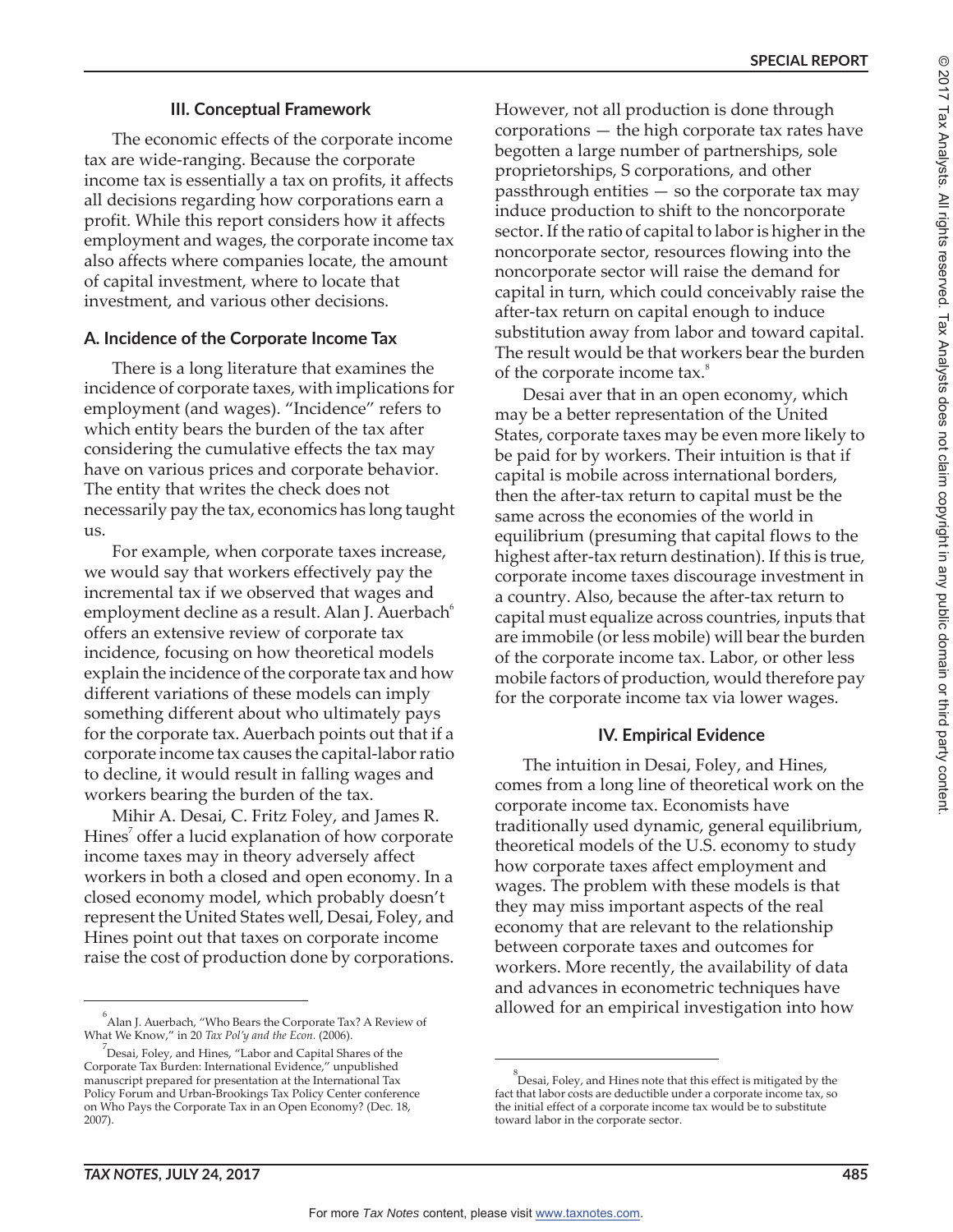corporate taxes affect economic activity. We examine that literature to gain an understanding of how the corporate income tax affects labor not in theory, but in practice.

#### **A. U.S. Evidence at the Federal Level**

Karel Mertens and Morten O. Ravn<sup>9</sup> provide the only recent direct evidence on the effects of the federal corporate income tax rate on employment. Following Christina Romer and David Romer,<sup>10</sup> Mertens and Ravn rely on the "narrative" method of estimation, which attempts to sort out tax changes that were in effect a "surprise" to the economy. Their goal is to separate the effect of the tax change from other factors that occur simultaneously in the economy — most notably a response to deficit concerns.

Mertens and Ravn rely on a sample of quarterly data on the U.S. economy from 1950 to 2006 and directly examine corporate tax *liability* rather than a policy measure like corporate tax rates. They find that a 1 percentage point reduction in the average corporate income tax rate increases real GDP per capita immediately by 0.4 percent and by another 0.6 percent with a oneyear lag. They also find that cutting the average corporate tax rate does not affect tax revenue and does not affect employment in the aggregate.

While the Mertens and Ravn work is novel in its approach and unique in examining U.S. federal corporate taxes only, it has several shortcomings that call into question their failure to discern any employment effects of a change in the corporate tax rate.

First, the analysis uses the average corporate tax rate as a measure of corporate income tax policy, calculated as tax liability divided by corporate profits. The problem with this approach is that anything that affects corporate profits or general tax liability that might also affect employment might bias the study's results. For example, if the economy is moving into recession, corporate profits typically shrink. This would

artificially inflate the Mertens and Ravn measure of average corporate tax rate at a time when firms are likely shedding employees — causing estimates of tax policy to be biased against finding an employment effect.

Second, it relies on a small set of corporate tax changes — 16 in total over 56 years of data. In fact, Alexander Ljungqvist and Michael Smolyansky $11$ point out that there have been only three rate changes to the top federal corporate tax rate since 1969 (as opposed to 271 state-level changes): a 2 percentage point decline in 1979, a 12-point reduction in 1986, and a 1 percentage point increase in 1993. It is not clear to us how representative the changes identified by Mertens and Ravn are, beyond the three explicit rate reductions in the current economic climate.

Finally, Mertens and Ravn rely on time-series variation and simply cannot rule out the possibility that other factors in the economy, changing at or around the same time as their narrative shocks, are driving their results. Mertens and Ravn are not able to construct a valid counterfactual benchmark for how the U.S. employment situation would have evolved in the absence of corporate income tax changes.

### **B. Evidence From U.S. States**

The promise of using state-level changes in the corporation tax rate is that it provides a much larger and stronger data set that makes controlling for economic fluctuations and similar exogenous forces easier to accomplish.

J. William Harden and William H. Hoyt<sup>12</sup> provide an important review of the older economic literature that generally examines how state taxes (including business incentives and the corporate tax) affect employment as well as an analysis of how corporate taxes affect employment. Using annual U.S. state-level data between 1977 and 1994, Harden and Hoyt control for fixed state and year differences in the data and by doing so identify the effect of corporate taxes on employment using

<sup>9</sup> Mertens and Ravn, "The Dynamic Effects of Personal and Corporate Income Tax Changes in the United States," 103 *Am. Econ. Rev.* 1212 (2013). 10

Romer and Romer, "The Macroeconomic Effects of Tax Changes: Estimates Based on a New Measure of Fiscal Shocks," 100 *Am. Econ. Rev.* 763 (2010).

<sup>&</sup>lt;sup>11</sup>Ljungqvist and Smolyansky, "To Cut or Not to Cut? On the Impact of Corporate Taxes on Employment and Income," Finance and Economics Discussion Series Federal Reserve Board of Governors Working Paper (2016).

<sup>&</sup>lt;sup>12</sup> Harden and Hoyt, "Do States Choose Their Mix of Taxes to Minimize Employment Losses?" 56 *Nat'l Tax J.* 7 (2003).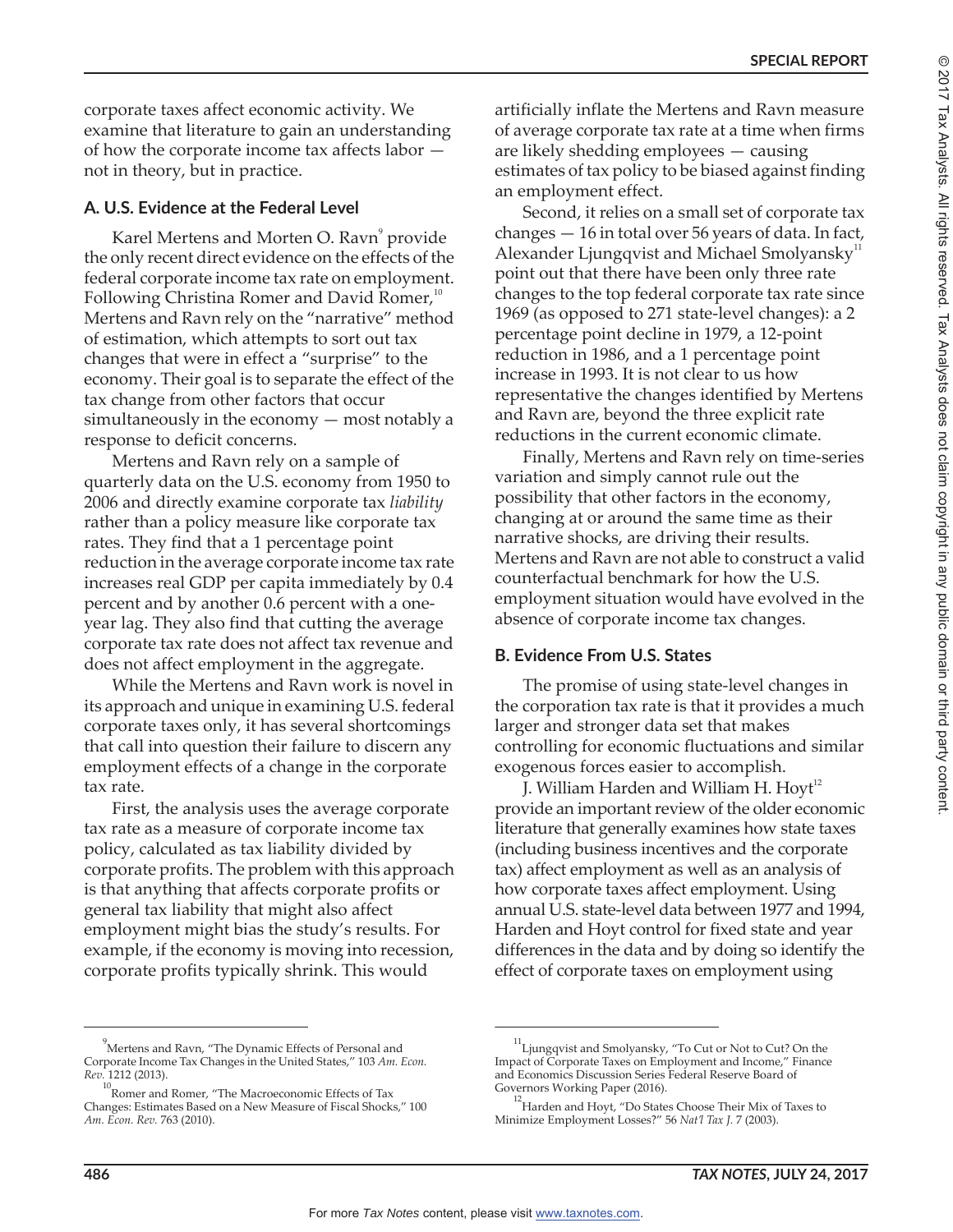state-level corporate tax changes. Harden and Hoyt take an all-encompassing view of the corporate tax, measuring the size of the corporate tax burden as corporate tax revenue divided by personal income in a state. Importantly, because corporations may take time in adjusting to corporate tax policy, Harden and Hoyt examine the effects on employment through a lagged relationship.

Harden and Hoyt find a negative and statistically significant relationship between the corporate tax burden in a state and employment growth. Holding total revenue constant, Harden and Hoyt estimate that shifting 10 percent of the tax burden in a state from the corporate tax to another revenue source would increase the employment growth rate by 2.83 percent. Notably, the gains Harden and Hoyt report are for individual income taxes replacing corporate taxes; employment gains would likely be larger if revenue were replaced with a more efficient tax, such as a VAT, a carbon tax, or some other tax on consumption.

Alison R. Felix $^{13}$  extends the previous literature by examining the effect of U.S. state corporate taxes on worker wages using a more recent data set spanning the period between 1977 and 2005. Felix estimates the relationship between corporate taxes and wages using a simple regression framework. She controls for the many other factors besides taxes that might affect worker wages, including individual factors (such as age, education, and occupation) as well as other, state-level factors (including income taxes, sales taxes, and government services). She uses the top marginal corporate tax rate in a state to measure the corporate tax burden and estimate the relationship between corporate taxes and wages.

The Felix model indicates a negative and statistically significant relationship between the top marginal corporate tax rate and worker wages, with a magnitude that suggests that a 1 percentage point increase in the top corporate tax rate will reduce employment by between 0.14 and 0.36 percent. A 15 percent corporate rate reduction, then, translates to employment gains

of between 2 percent and 5 percent *— the equivalent of 2.8 million to 7 million new workers.*

Felix also shows that while the effect of the top marginal corporate tax rate is negative throughout the sample period, the relationship between the corporate tax rate and employment is stronger in the later part of the sample rather than in the earlier part. In fact, between 1997 and 2001, a 1 percentage point increase in the top corporate tax rate reduces employment by nearly 0.7 percent, which is more than double the effect in the earlier years of the sample. The changing relationship between the corporate tax and wages could result from increased competition among U.S. states or by foreign nations for mobile capital, she hypothesizes.

Xiaobing Shuai and Christine Chmura $14$ further extend previous analyses of U.S. state corporate tax policy by using updated data on job creation and state corporate tax policy changes between 1990 and 2012. During the sample period used by Shuai and Chmura, 30 states made corporate tax rate changes, which offers a "laboratory" to discover how differences in the corporate tax rate affect job creation.

The Shuai and Chmura model controls for general time effects using a fixed-effects estimation strategy, which offers control over many other factors that could bias their study, but their preferred model does not incorporate statelevel fixed effects. The Shuai and Chmura estimates indicate that state corporate tax rates are negatively and statistically significantly related to employment growth. They estimate that employment will grow 0.03 to 0.05 percentage points faster in a state with a 1 percentage point lower corporate tax rate, or that the elasticity of employment regarding the corporate tax rate is -0.2. That translates to employment growth of 0.6 percent to 1 percent faster per year for a reduction in the corporate tax rate to 15 percent, as proposed by the Trump administration.

Xavier Giroud and Joshua Rauh<sup>15</sup> also exploit state corporate tax policy differences as they

 $\odot$ 

<sup>13</sup> Felix, "Do State Corporate Income Taxes Reduce Wages?" 94 *Econ. Rev. – Fed. Res. Bank of Kansas City* 77 (2009).

<sup>14</sup> Shuai and Chmura, "The Effect of State Corporate Income Tax Rate Cuts on Job Creation," 48 *Bus. Econ.* 183 (2013).

<sup>15</sup> Giroud and Rauh, "State Taxation and the Reallocation of Business Activity: Evidence From Establishment-Level Data," National Bureau of Economic Research Working Paper No. 21534 (2015).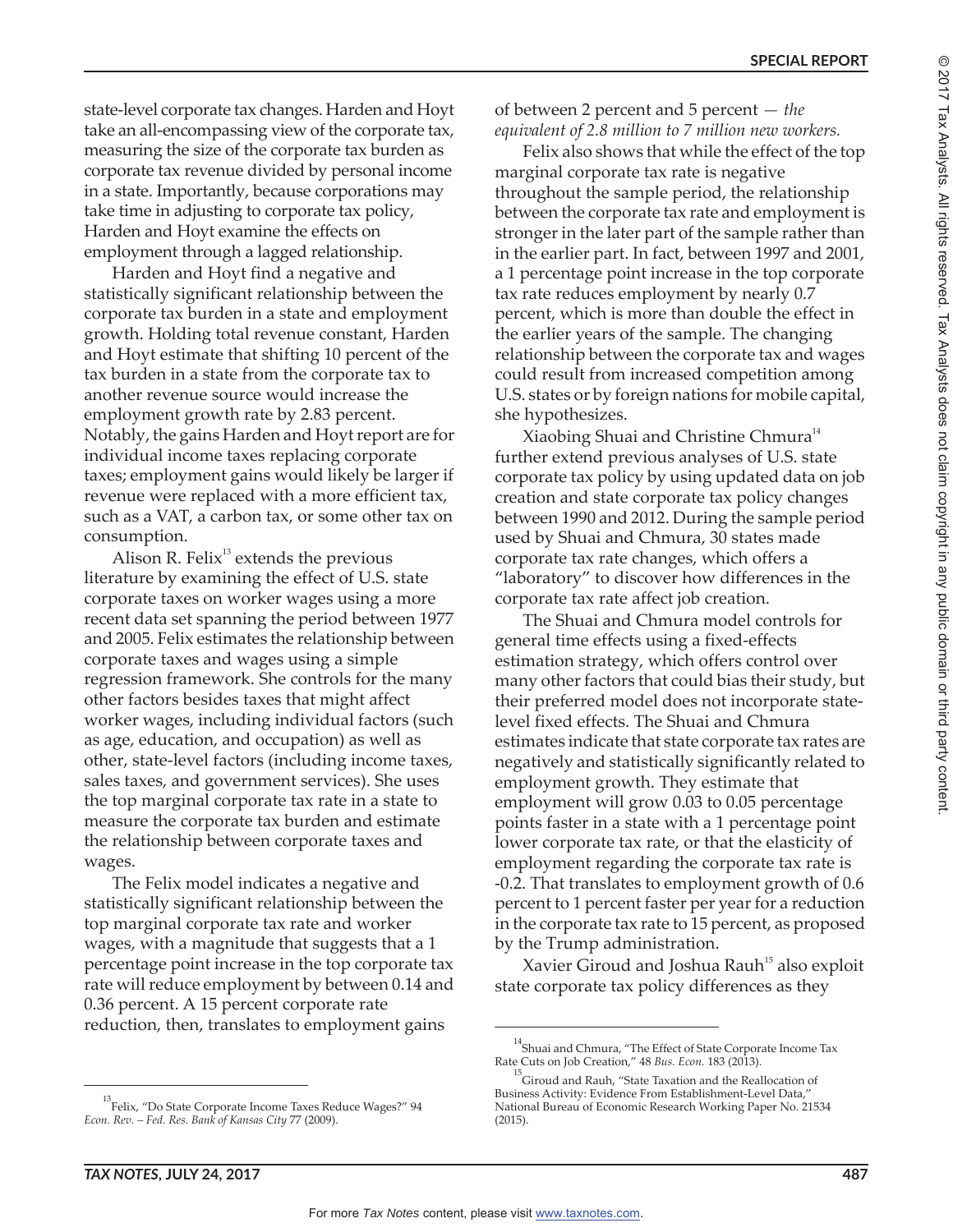**SPECIAL REPORT**

relate to employment and business establishment location. They constructed a sample of all U.S. business establishments with at least 100 employees that were active in multiple states between 1977 and 2011. Their model controls for constant differences among states, time-varying characteristics that are common to all states, and many other economic factors that differ across both states and time.

They find that a 1 percentage point increase in a state corporate tax rate leads to the closing of 0.03 business establishments and that about half of the effect occurs because companies can shift locations to competing states. On the employment side, Giroud and Rauh find that a 10 percent increase in the corporate tax rate corresponds to a 4 percent decline in employment at corporations that are subject to the tax increase. As a check for spurious correlation, Giroud and Rauh find no correlation between employment at corporations and changes in the personal income tax rate, lending credibility to their estimates.

Finally, Ljungqvist and Smolyansky estimate the effect of U.S. state corporate tax changes using the experience of counties located on the border of states with differing tax policies. Their data span 1970-2010, and they examine 140 separate tax increases in 45 states (and the District of Columbia) and 131 tax cuts in 35 states for their analysis. The employment data they analyze are taken from the Bureau of Economic Analysis Regional Economic Accounts, which documents annual employment and income at the county level. Their analysis relies heavily on the natural experiment approach to state corporate tax changes but also controls for timevarying factors such as demographic characteristics of residents.

They find that increasing the corporate tax rate leads to significant reductions in employment (and income) for residents. They estimate that a 1 percentage point increase in the top marginal corporate income tax rate reduces employment by 0.3 percent to 0.5 percent, but they also find that cutting corporate taxes does not have a corresponding positive effect unless the government implements the reductions during a recession.

Ljungqvist and Smolyansky also find a large effect on incomes, with a 1 percentage point increase in the top marginal corporate income tax rate corresponding to an income loss of between 0.3 percent and 0.6 percent. Cutting corporate taxes does not have a corresponding positive effect on income unless (again) the cuts are made during a recession.

Importantly, Ljungqvist and Smolyansky use a measure of employment and income based on the residence of individuals and *not* the location of businesses. This likely means they underestimate the effect of corporate taxes on the outcomes of interest because workers themselves are mobile and may look for work in neighboring counties when corporate tax changes affect their wages.

As a partial solution to this problem, Shawn Rohlin, Stuart Rosenthal, and Amanda Ross<sup>16</sup> use data that is based on business location and apply a similar border method to state-level corporate tax changes. They examine the effects of tax changes on the propensity for businesses to open in the face of corporate income tax changes and find extremely large and negative effects  $-$  a higher corporate tax substantially reduces the probability that a new business starts operation in an area, which necessarily reduces employment. The primary sample used by Rohlin, Rosenthal, and Ross examines border states with a reciprocal tax agreement so that labor mobility across borders is not an issue in their estimates.

The data show that a 1 percentage point increase in the top marginal corporate tax rate reduces the likelihood of a corporate business opening in the county by a whopping 34 percent. This effect is larger for manufacturing and service-based businesses and slightly smaller for retail-based businesses.

In short, the data from state-based research consistently reveals that higher corporate taxes reduce employment and compensation.

### **C. International Evidence**

The U.S state corporate tax literature may offer the most potential for understanding the effects of changing federal corporate tax policy because all states operate within the laws and business climate of the United States. However, state corporate tax policy may be dwarfed by

<sup>16</sup> Rohlin, Rosenthal, and Ross, "Tax Avoidance and Business Location in a State Border Model," 83 *J. of Urban Econ.* 34 (2014).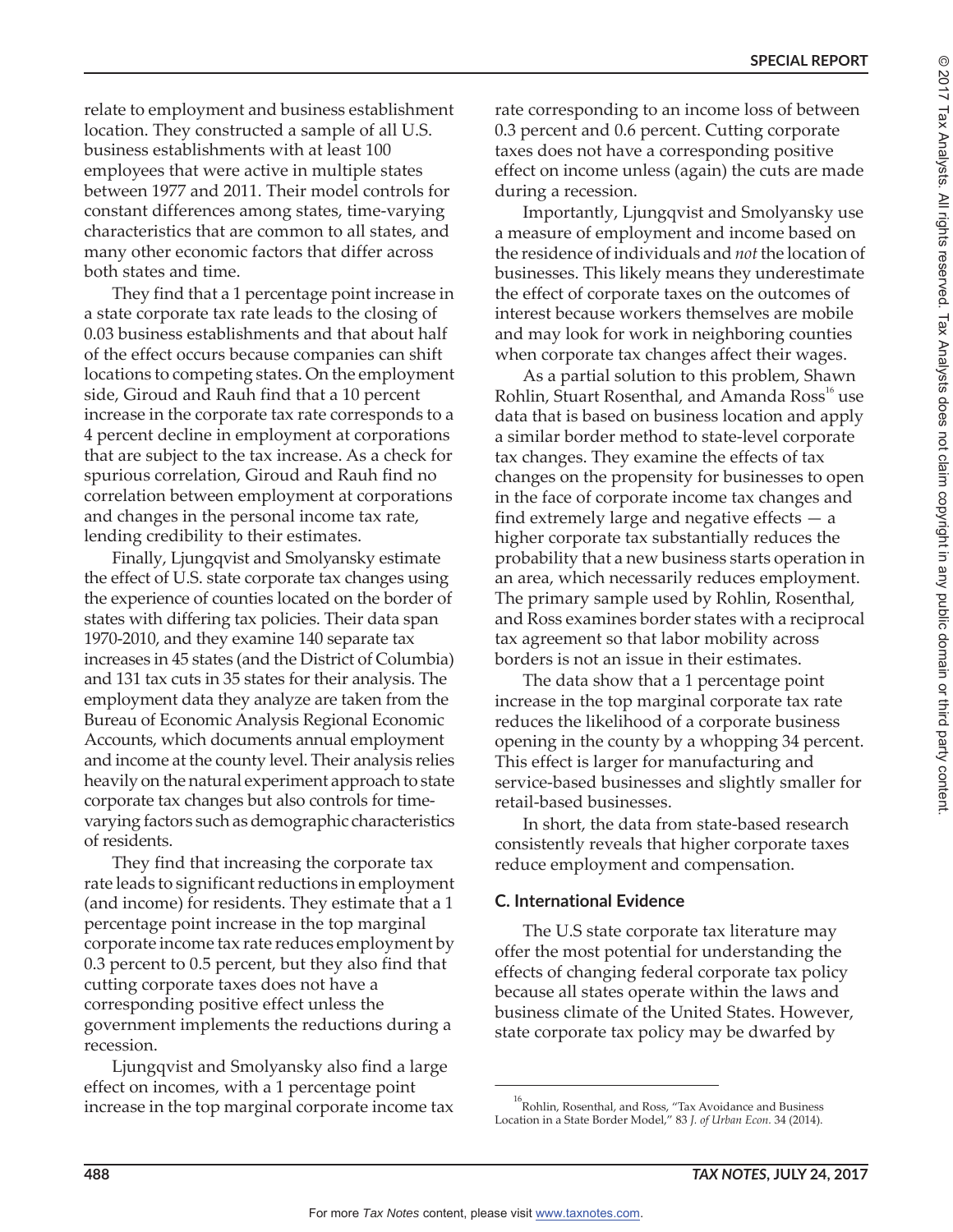federal policy, so using state data to infer the effect of changes at the federal level may very well cause economists to underestimate the size of expected federal changes.

Examining corporate tax policy from an international perspective is advantageous because it can give a clearer picture of the potential effects of corporate tax policy changes on a national basis. However, the apparent gain in estimating size effects comes at the cost of examining corporate taxes in what is often a completely different legal and business environment than that of the United States. What's more, most other OECD countries they're typically the comparisons used, by dint of the availability of data as well as the fact that they comprise the universe of developed countries are much more closely integrated with their immediate neighbors and trading partners than is the United States, making such comparisons complicated.

A few international studies are similar to analyses made across U.S. states, examining corporate tax policy across areas within a country where policy differs. We analyze a few such studies, all of which have been published relatively recently.

For instance, Lars Feld and Gebhard Kirchgässner<sup>17</sup> examine the effect of corporate taxes on resident employment across Swiss cantons (a canton is a division of the country similar to states in the United States). They show that corporate income taxes deter companies from operating and reduce employment for residents after controlling for factors like wages, education, and demographic differences. Their data encompass the years 1985 to 1997, in a context of low federal corporate income taxes, and reveal a relatively small magnitude of response from employment — a 10 percent increase in corporate tax leads to an employment loss of about 1 percent.

Simeon Djankov and his coauthors<sup>18</sup> study the effect of corporate taxes using a cross section of 85 countries in the year 2004, focusing on how one country's policy would affect a standardized company. This approach is interesting because it examines corporate tax policy in many countries, but the use of only a cross section, as opposed to a panel of data, means that other differences across countries might influence the results. Djankov et al. do not examine employment directly but instead examine entrepreneurship, finding that corporate taxes have a large negative effect on entrepreneurial activity (as well as a large negative effect on foreign direct investment, which is directly relevant to job creation and wages). They estimate that a 10 percentage point increase in the corporate tax rate (applying to first-year businesses) reduces the number of companies by 1.9 per 100 people, or by 38 percent. They also find that a 10 percentage point increase in the average corporate tax rate reduces the rate of businesses entering a country by 1.4 percentage points, or 17.5 percent at the mean.

Using a smaller sample of countries over a 25 year panel, Kevin Hassett and Aparna Mathur<sup>19</sup> are able to account for country-specific fixed effects, or anything else about a country that differs, besides the corporate tax, and is constant across time. The Hassett and Mathur model also controls for time-period effects and other factors that change across both time and countries besides corporate taxes. They find that corporate taxes (measured as either effective or marginal rates) have a substantial negative effect on worker wages — a 1 percent increase in the corporate tax rate leads to a 0.5 percent decline in wages.

Wiji Arulampalam, Michael Devereux, and Giorgia Maffini<sup>20</sup> also use a panel of data, examining 55,000 individual companies operating in nine European countries (Belgium, Finland, France, Germany, Italy, the Netherlands, Spain, Sweden, and the United Kingdom) to examine the effect of corporate taxes on employee wages over the years 1996-2003. Using microdata on individual companies, the study controls for many factors that may not be accounted for in

 $\odot$ 

<sup>&</sup>lt;sup>17</sup> Feld and Kirchgässner, "The Impact of Corporate and Personal Income Taxes on the Location of Firms and on Employment: Some Panel Evidence for the Swiss Cantons," 87 *J. of Pub. Econ.* 129 (2002).

<sup>18</sup> Djankov et al., "The Effect of Corporate Taxes on Investment and Entrepreneurship," 2 *Am. Econ. J.: Macroeconomic*s 31 (2010).

<sup>&</sup>lt;sup>19</sup> Hassett and Mathur, "A Spatial Model of Corporate Tax Incidence," 47 *Applied Econ*. 1350 (2015).

<sup>&</sup>lt;sup>20</sup>Arulampalam, Devereux, and Maffini, "The Direct Incidence of Corporate Income Tax on Wages," 56 *European Econ. Rev.* 1038 (2012).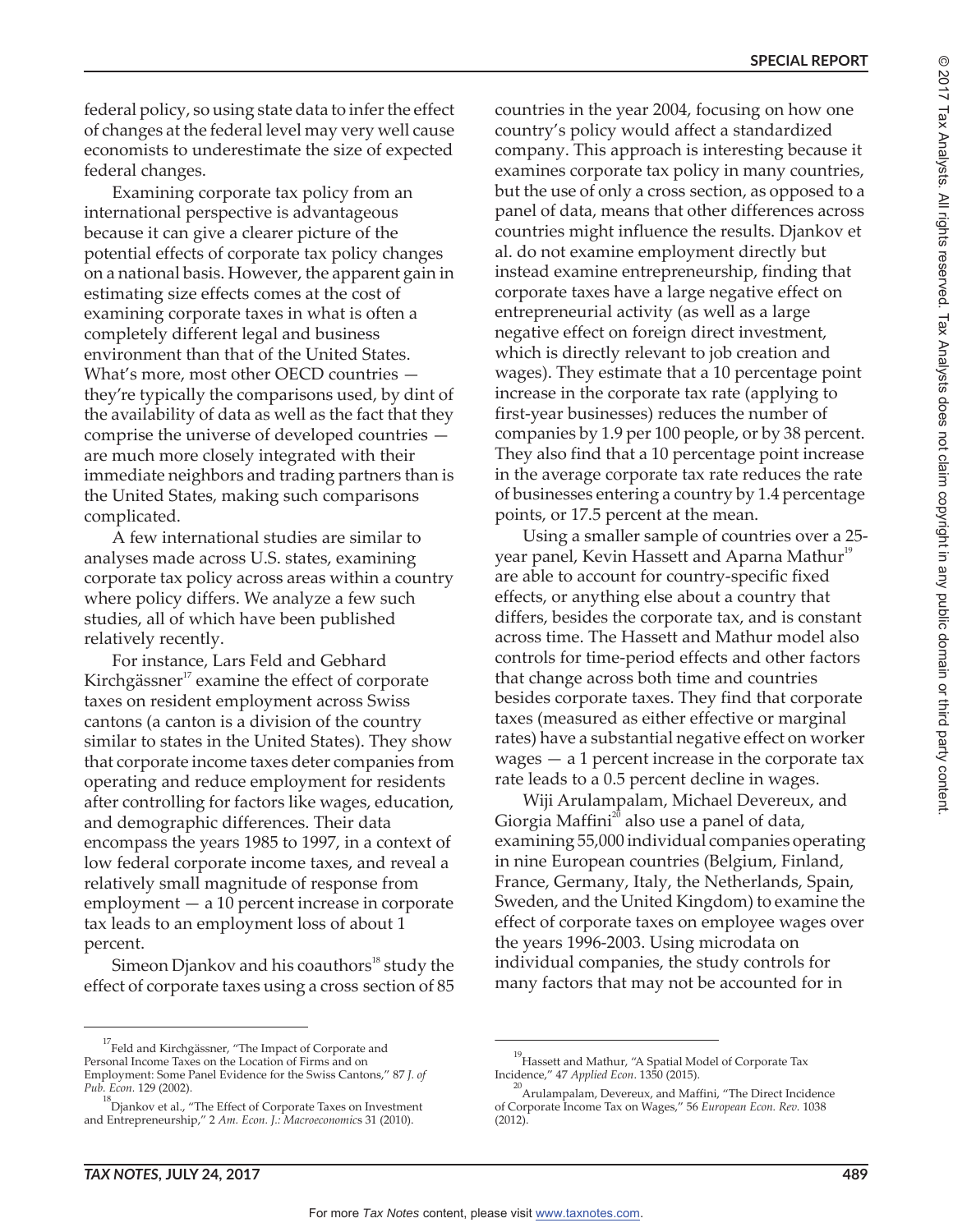previous studies. Arulampalam, Devereux, and Maffini are also able to examine the effect of tax changes at the individual company level, which is advantageous because it accurately depicts exactly the amount of tax being paid, although it is harder to interpret from a policy perspective. Arulampalam, Devereux, and Maffini find that a one-dollar increase in taxes results in companies' total wage bill falling by 49 cents. This effect could come via reduced wages, lower employment, or some combination of the two.

Besides the previously mentioned theoretical explanation in Desai, Foley, and Hines, their work offers an empirical investigation into the incidence of the corporate tax using data from American multinational companies operating between 1989 and 2004. They estimate that a large portion of corporate taxes are borne by workers. While their estimates depend on the period and empirical specification, they show that ultimately workers pay between 45 percent and 75 percent of the corporate tax burden, which suggests that wages and employment necessarily fall when corporate tax rates rise and vice versa.

Marco Da Rin, Marina Di Giacomo, and Alessandro Sembenelli<sup>21</sup> show that corporate tax policy may interact with other aspects of a country's economy and find that countries with better "institutional infrastructure" — that is, a respect for the rule of law, predictable changes in policy, and strong property rights protected by courts with deep knowledge of such issues experience more benefits from lowering their corporate taxes. This has implications for U.S. corporate tax policy because U.S. institutional infrastructure outside the tax code is typically regarded favorably in the world economy.

Another important response to the corporate tax that has implications for employment and wages is how multinational companies choose where to locate their operations. Johannes  $Voget<sup>22</sup>$ examines the location decisions of multinational companies from 1997 to 2007 to determine how important corporate taxes are to cross-border

relocation. Voget finds that companies are quite responsive to the burden of home-country taxation when considering international relocation, and Voget estimates that for an increase in repatriation taxes of 10 percentage points in the home country, the share of multinational companies relocating abroad increases by 2.2 percentage points. Put another way, this change would increase the number of relocations by a third.

James R. Hines Jr. $^{23}$  examines the sensitivity of foreign direct investment (FDI) in U.S. states to corporate tax policy. Although this is not a direct measurement of an employment effect, the International Trade Administration attributes 12 million U.S. jobs to  $FDI^{24}$  so the link between  $FDI$ and jobs is important. Hines shows that a state corporate tax rate difference of just 1 percent is associated with a difference of between 9 and 11 percent in the share of manufacturing capital owned by differently taxed investors.

### **V. Conclusion and Lessons for Reform**

Although the context and technique of the studies examining the effects of the corporate income tax we cite in this report are different sometimes markedly so — the balance of the literature shows a substantial negative effect of corporate taxes on labor, through employment, wages, and the business location. Studies with the stronger results that control for factors of influence outside corporate income taxes generally have an elasticity of employment regarding the corporate income tax rate of between -0.2 and -0.4, with a wage-income elasticity near -0.5. That is, for a 10 percent decrease in the corporate tax rate, the existing empirical literature shows an increase in employment of between 2 and 4 percent, along with a 5 percent gain in wages.

<sup>&</sup>lt;sup>21</sup>Da Rin, Di Giacomo, and Sembenelli, "Entrepreneurship, Firm Entry, and the Taxation of Corporate Income: Evidence From Europe," 95 *J. of Pub. Econ.* 1048 (2009).

<sup>&</sup>lt;sup>22</sup>Voget, "Relocation of Headquarters and International Taxation," 95 *J. of Pub. Econ.* 1067 (2011).

<sup>&</sup>lt;sup>23</sup>Hines, "Altered States: Taxes and the Location of Foreign Direct Investment in America," 86 *Am. Econ. Rev.* 1076–1094 (1996). 24

This estimate includes direct employment at foreign-owned companies, indirect and induced employment from foreign-owned companies, and indirect and induced employment from productivity spillovers resulting from foreign-owned companies. The figure comes from the International Trade Administration publication: Julian Richards and Elizabeth Schaefer, "Jobs Attributable to Foreign Direct Investment in the United States," Industry and Analysis Economics Brief, International Trade Administration (2016).